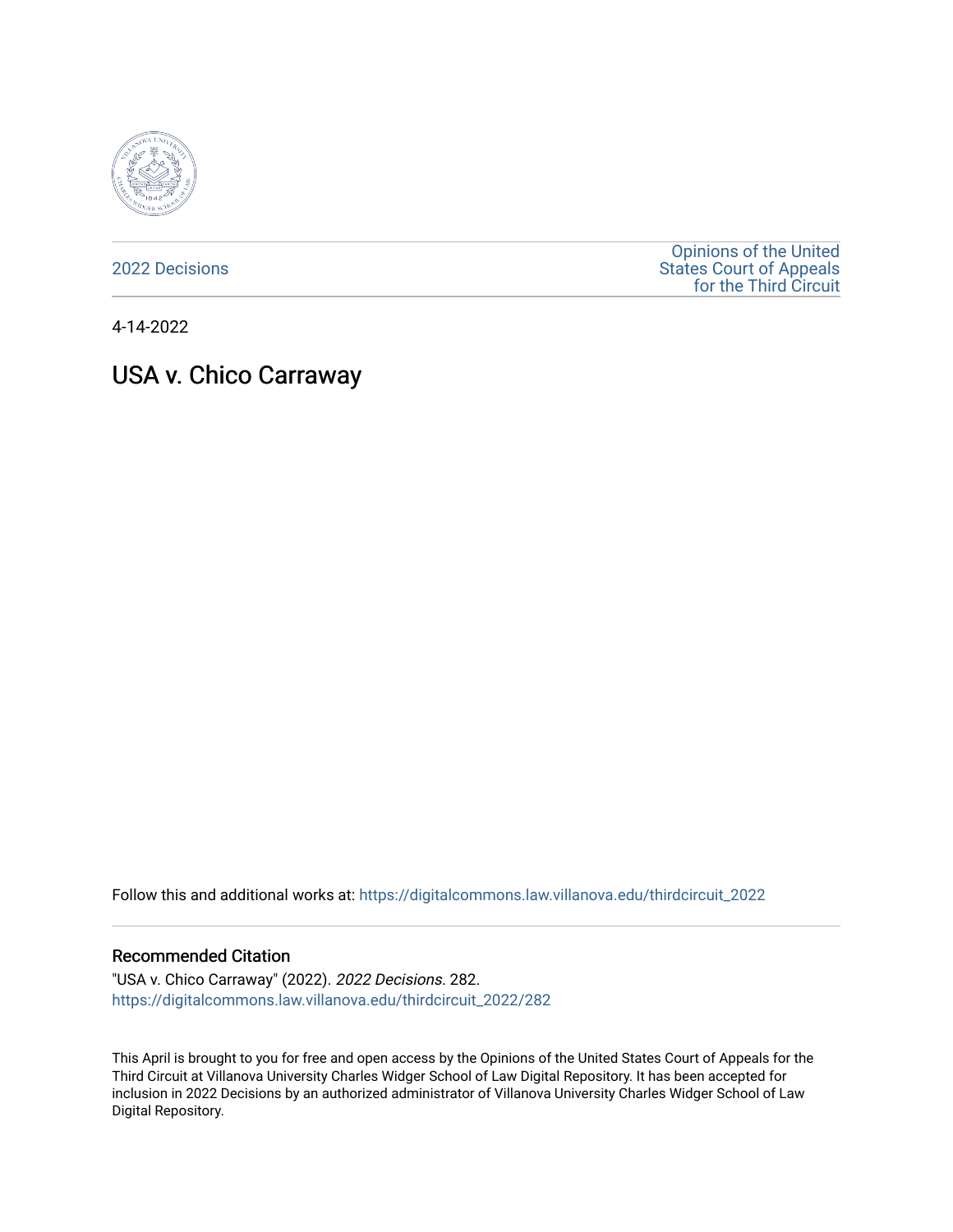### **NOT PRECEDENTIAL**

## UNITED STATES COURT OF APPEALS FOR THE THIRD CIRCUIT

\_\_\_\_\_\_\_\_\_\_\_\_\_

No. 20-1467 \_\_\_\_\_\_\_\_\_\_\_\_\_

## UNITED STATES OF AMERICA

v.

CHICO JERMELL CARRAWAY, Appellant

On Appeal from the United States District Court for the Middle District of Pennsylvania (D.C. No. 1:14-cr-00167-001) District Judge: Honorable John E. Jones, III

\_\_\_\_\_\_\_\_\_\_\_\_\_\_\_

Submitted Under Third Circuit LAR 34.1(a) March 24, 2022

\_\_\_\_\_\_\_\_\_\_\_\_\_\_\_

Before: BIBAS, MATEY, and PHIPPS, *Circuit Judges.*

(Filed: April 14, 2022) \_\_\_\_\_\_\_\_\_\_\_\_\_\_\_

OPINION \_\_\_\_\_\_\_\_\_\_\_\_\_\_\_

This disposition is not an opinion of the full Court and, under I.O.P. 5.7, does not constitute binding precedent.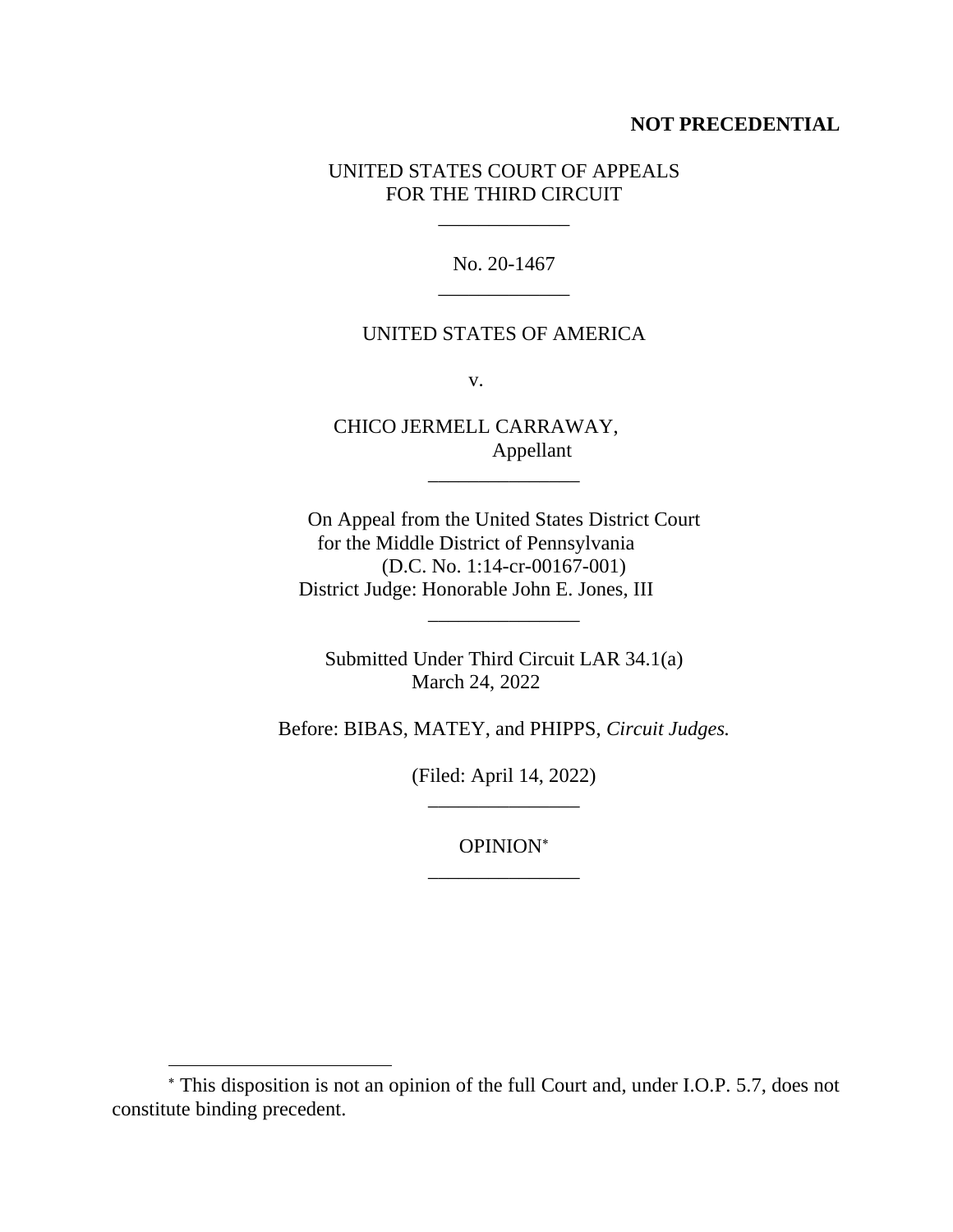#### MATEY, *Circuit Judge*.

Carraway says his attorney told him that he would receive a nine-year sentence for the crimes he acknowledged in his guilty plea. But the mandatory minimums for the charges sum to ten years, and he received a sentence of 160 months. Carraway claims that his counsel was ineffective but, finding no prejudice, we will affirm the denial of his motion.

#### **I.**

Carraway pleaded guilty to drug and firearms offenses. His plea agreement stated that he faced a mandatory minimum term of ten years' incarceration and that the court was free to impose any sentence up to the maximum penalties listed. At the plea hearing, the Government summarized these terms, again noting the mandatory minimum sentence. The Court called to Carraway's attention that the minimum sentences, at least, would be served consecutively. Yet Carraway's attorney asked for a nine-year sentence. The Court sentenced Carraway to 160 months' imprisonment.

Carraway later moved to set aside his sentence under 28 U.S.C. § 2255 arguing, among other things, that his counsel ineffectively assured him a nine-year sentence.<sup>1</sup> The District Court denied the motion and we granted a certificate of appealability as to whether an evidentiary hearing was necessary. 2

<sup>&</sup>lt;sup>1</sup> Because we find no prejudice, we do not decide whether Carraway's  $\S$  2255 motion was timely. *See Latham v. United States*, 527 F.3d 651, 653 (7th Cir. 2008).

<sup>2</sup> The District Court had jurisdiction under 28 U.S.C. §§ 1331 and 2255. We have appellate jurisdiction under 28 U.S.C. §§ 1291, 2253(a), (c), and 2255(d).